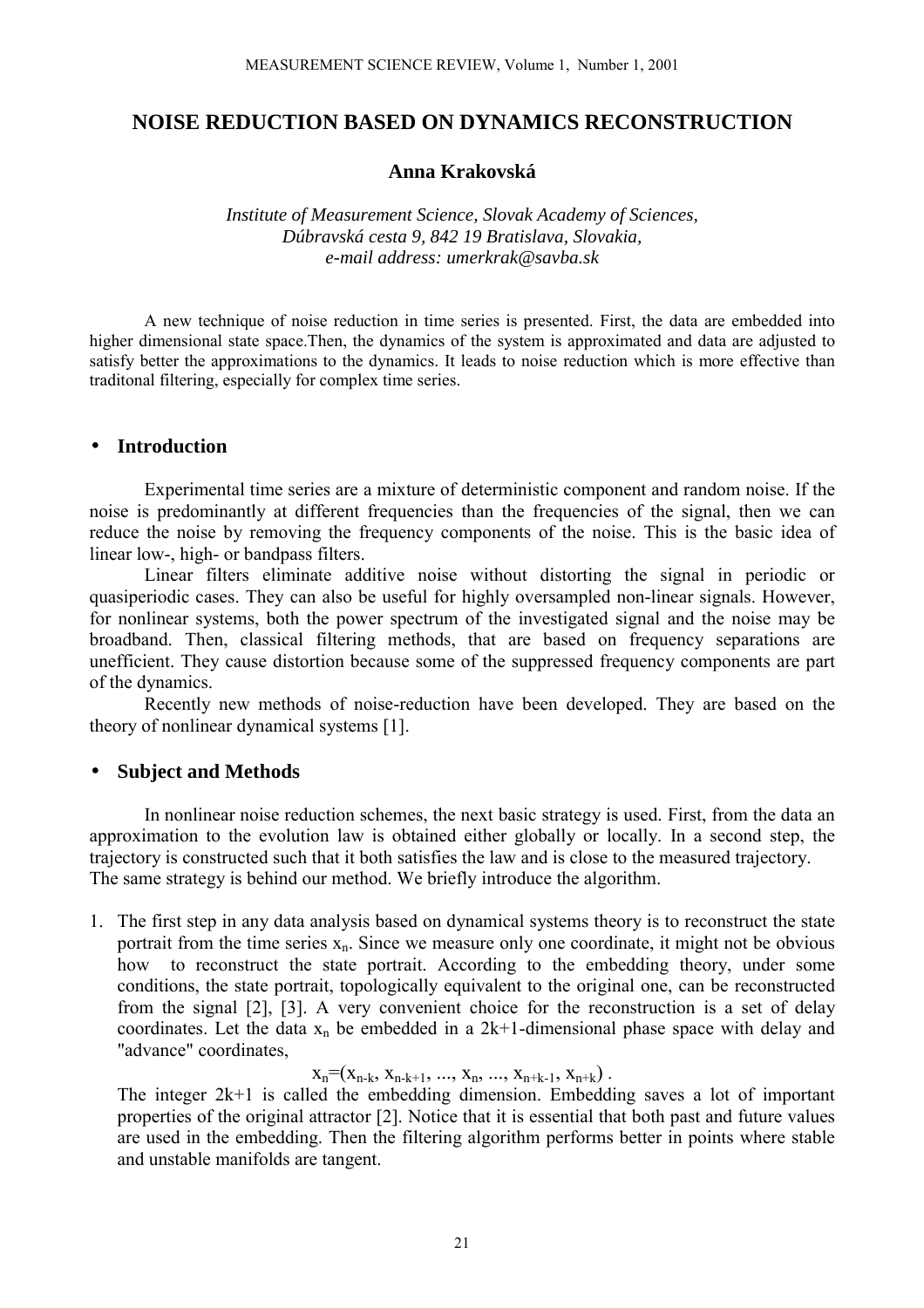2. The reconstructed state portrait can be treated as an attractor of a map *f* whose exact form is unknown. Let us assume that *f* is approximately linear in a small neighborhood of each attractor point **x**:

$$
f(\mathbf{x}) \approx A\mathbf{x} + \mathbf{b}.
$$

The matrix A is the Jacobian of *f* at **x.**

For each embedding vector  $\mathbf{x}_n$  we find closest neighbors. They are used to find a local linear approximation of the dynamics in a neighborhood of **x**n. To obtain the optimal fit in the least square sense the singular value decomposition is applied. A different A and **b** are computed for each neighborhood.

- 3. The middle coordinate of  $\mathbf{x}_n$  is corrected such that the result both satisfies better the estimated dynamics and remains close to the measured value. The adjustment is done for each point on the attractor.
- 4. The original time series is replaced by the corrected one and the procedure is repeated until the noise level does not decrease further.

There are some parameters which can be varied in the procedure as the size of the neighborhoods, or the parameter k.. Larger neighborhoods give more stable fits but if they are chosen too large the locality required for the linear approximation is violated. The value of k is limited from above mainly by the fact that neighbors have to be searched in 2k+1 dimensions. For large k, points can be very sparse for limited data sets. The easiest way to optimize this choice is to find the set of parameters for which the average quality of the least squares fits is the best.

To compare our method with a traditonal noise-reduction we applied the general first order model of linear filter. To find the optimal values of coefficients we used the singular value decomposition technique. Offline filtering is assumed to enable the involvement of as much information as possible. Therefore the search for optimal correction of each point in the time series can use both the values from the past and from the future.

To test the effectiveness of our technique in comparison to traditional linear filtering we have to estimate how much noise both methods remove from the data. In artificial examples the original (noiseless) time series  $y_n$  is known. In these cases we can compute the deviation

$$
E_0(x) = \sqrt{1/N} \sum (x_n - y_n)^2
$$

of the noisy signal  $x_n$  from the clean one and the deviation  $E_0(x^f)$  of the filtered signal  $x_n^f$  from the clean one. The corresponding value of  $r_0 = E_0(x)/E_0(x^f)$  estimates the amount of noise reduction.  $r_0$ is very useful in the process of comparison of different noise-reduction methods.

However, in a typical experimental situation the noise-free data is unknown. Then it is difficult to investigate, how much noise is removed from the data. The so called correlation dimension  $D_2$  is one of characteristics which can be helpful in some of these cases. Its value provides an information about the complexity of the investigated dynamics.

$$
D_2 = \lim_{\varepsilon \to 0} \frac{\ln \sum_{i=1}^{N(\varepsilon)} p_i^2}{\ln \varepsilon} = \lim_{\varepsilon \to 0} \frac{\ln C_2(\varepsilon)}{\ln \varepsilon},
$$

where  $N(\varepsilon)$  is the total number of hypercubes of side length  $\varepsilon$  which cover the attractor, and  $p_i$  is the probability of finding a point in the hypercube *i.* In order to esimate the correlation dimension, we have to plot *ln*  $C_2(\varepsilon)$  as a function of *ln*  $\varepsilon$  and follow the slope of the obtained curve. This slope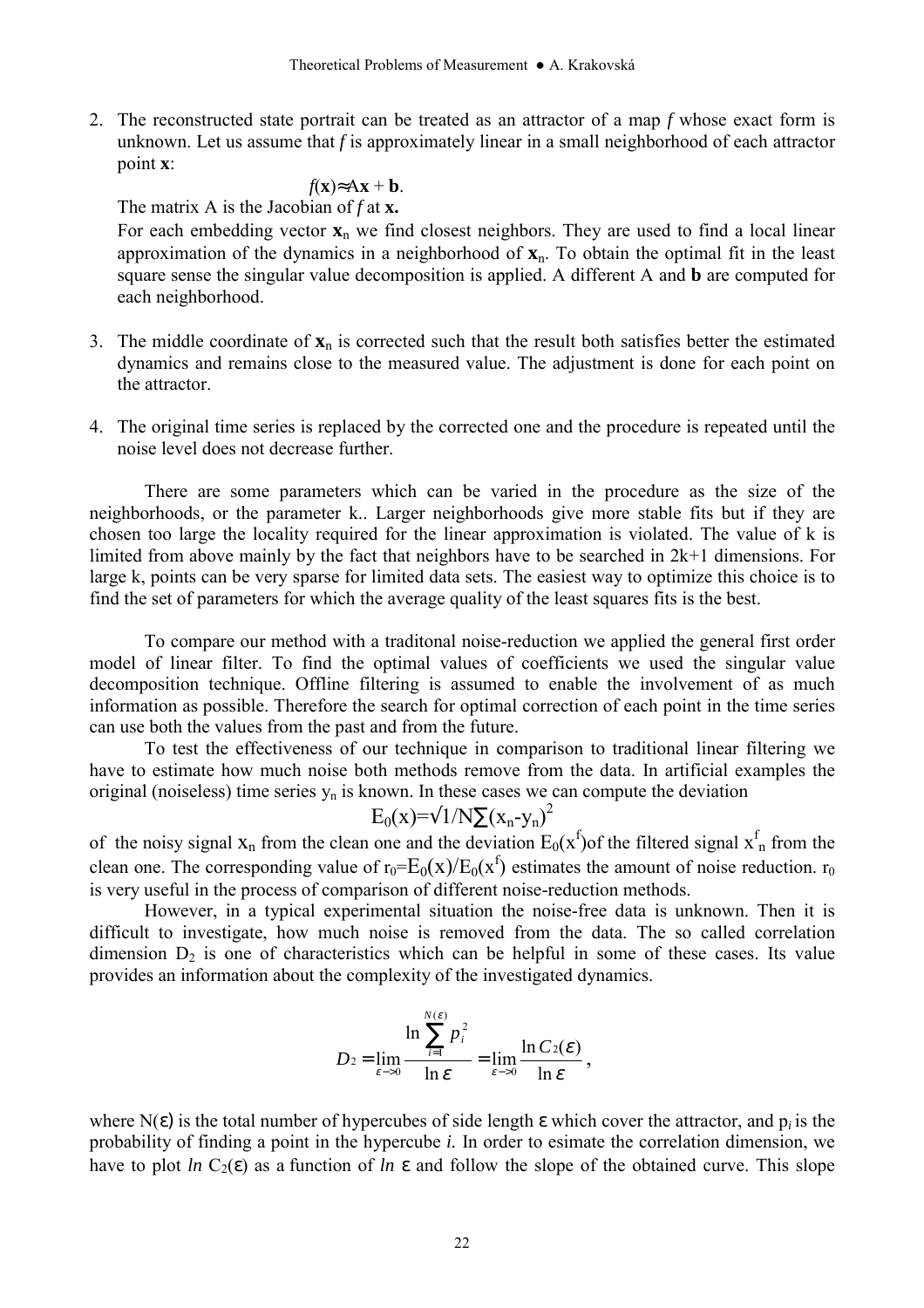ν(ε) is called correlation exponent, and the limit of it for vanishing ε represents the correlation dimension. But the determination of correlation dimension is often a difficult problem [4]. If a flat part plateau is clearly distinguishable at the graph for correlation dimension estimation, then the value of the plateau is taken as the searched dimension. But noise in data destroys the scaling region and makes dimension estimation impossible. On the other hand succesful noise-reduction makes plateau visible. Therefore, dimension estimation from data before and after noise reduction provides a very good tool for filtering quality determination.

# • **Results and Conclusion**

To test the effectiveness of the algorithm, we apply it to a periodic system (noisy sinus function), to an often studied chaotic system (Lorenz attractor) contaminated by noise and to experimental signals (ECG, EEG).

In the case of noisy periodic systems both method reduce the noise succesfully. We obtain approximately the same amount of noise reduction  $r_0$  applying either the linear or the nonlinear filtering.

Lorenz chaotic system,

$$
x = 10 (y - x) \n y = -y - xz + 28x \n z = xy - (8/3)z,
$$

has an attractor with correlation dimension of about 2.07. The figure shows that correlation dimension cannot be estimated for data with 10% of noise added. After noise reduction a scaling region is clearly visible and the value of dimension slightly above 2 can be observed. On the other hand, linear filtering was not able to suppress the noise without destroying the dynamics of the system.

The same problems were found filtering real data as ECG or EEG. They resemble chaotic behaviour. Apparent periodicities and also many irregularities are seen in various parts of time series. The continuous part of the spectrum is due to the noise and also due to the irregular but possibly deterministic dynamics. The separation of both parts is impossible with spectral methods. Therefore, we tried to filter by the nonlinear method which was originally developed for chaotic signals despite the fact that the investigated systems (heart and brain) were not proved to be following chaotic behavior. The results are very promising.

Our work demonstrates that linear methods are comparable with our filtering procedure only in case of periodic systems. For nonperiodic signals traditional filtering techniques are ineffective. We have found that new nonlinear noise-reduction leads to much better results especially in the case of complex signals including chaotic and irregular experimental time series.

## **Acknowledgement**

This work was supported by Slovak Grant Agency for Science (grant No 2/5088/98).

# **References**

[1] Kostelich E. J., Schreiber T.: Noise reduction in chaotic time-series data: A survey of common methods. *Physical Review E* 48, no. 3, pp. 1752-1763, 1993;

[2] Takens F.: Detecting Strange Attractors in Turbulence, *Lecture Notes in Mathematics* 898, Springer, Berlin, pp. 366, 1981;